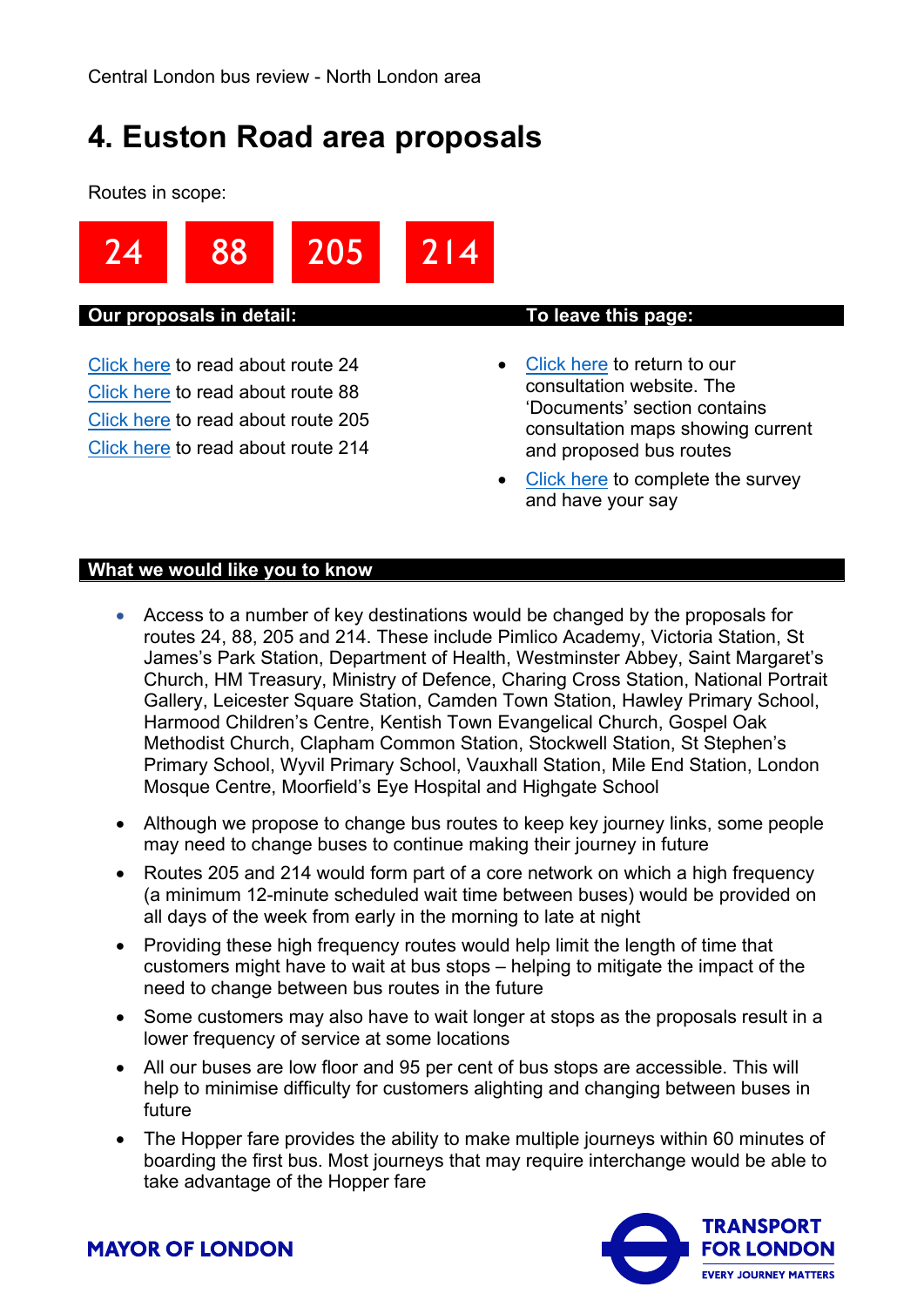<span id="page-1-0"></span>

|    | <b>Current route</b>                                                                                           | <b>Proposed route</b>        | Why we propose change                                                                                                                                                                                                                                   |
|----|----------------------------------------------------------------------------------------------------------------|------------------------------|---------------------------------------------------------------------------------------------------------------------------------------------------------------------------------------------------------------------------------------------------------|
| 24 | <b>Between</b><br>Pimlico and<br>Hampstead<br>Heath<br>- via Victoria,<br>Westminster,<br>Leicester<br>Square, | Route 24 would no longer run | Withdrawing route 24 and re-<br>structuring routes 88, 214 and<br>205 would help to better match<br>capacity to demand<br>It would also rationalise and<br>simplify the network while<br>keeping key journey links and<br>introducing new journey links |
|    | Tottenham<br><b>Court Road</b><br>and Camden<br>Town                                                           |                              |                                                                                                                                                                                                                                                         |

[Click here](#page-0-0) to return to page one

# **Customers who use route 24 should note the following**

#### **How these proposals may change your current journey**

- Re-routeing the 88 would retain links currently provided by route 24 between Hampstead Heath and Parliament Square, and re-routeing the 214 would retain links between Camden Town and Trafalgar Square to Pimlico.
- Some customers may need to change bus once in future to complete their journey

#### **Alternative bus travel and interchange options under this proposal:**

- For southbound journeys, same-stop interchange would be available between route 88 and route 214 at Stop D "Camden Gardens" on Camden Street. To assist customers waiting to change bus, Stop D has a shelter with seating and a Countdown sign displaying expected bus arrival times
- Southbound interchange would also available between routes 88 and 214 at the following three stops on Whitehall - N "Whitehall / Trafalgar Square", "Horse Guards Parade" and F "Westminster Station / Parliament Square". To assist customers waiting to change bus, Stop N has a shelter with seating and a Countdown sign displaying expected bus arrival times
- For northbound journeys, same-stop interchange would be available between routes 214 and 88 at the "Horse Guards Parade" bus stop on Whitehall. This stop does not have a shelter, seating, or a Countdown sign with real-time bus arrival information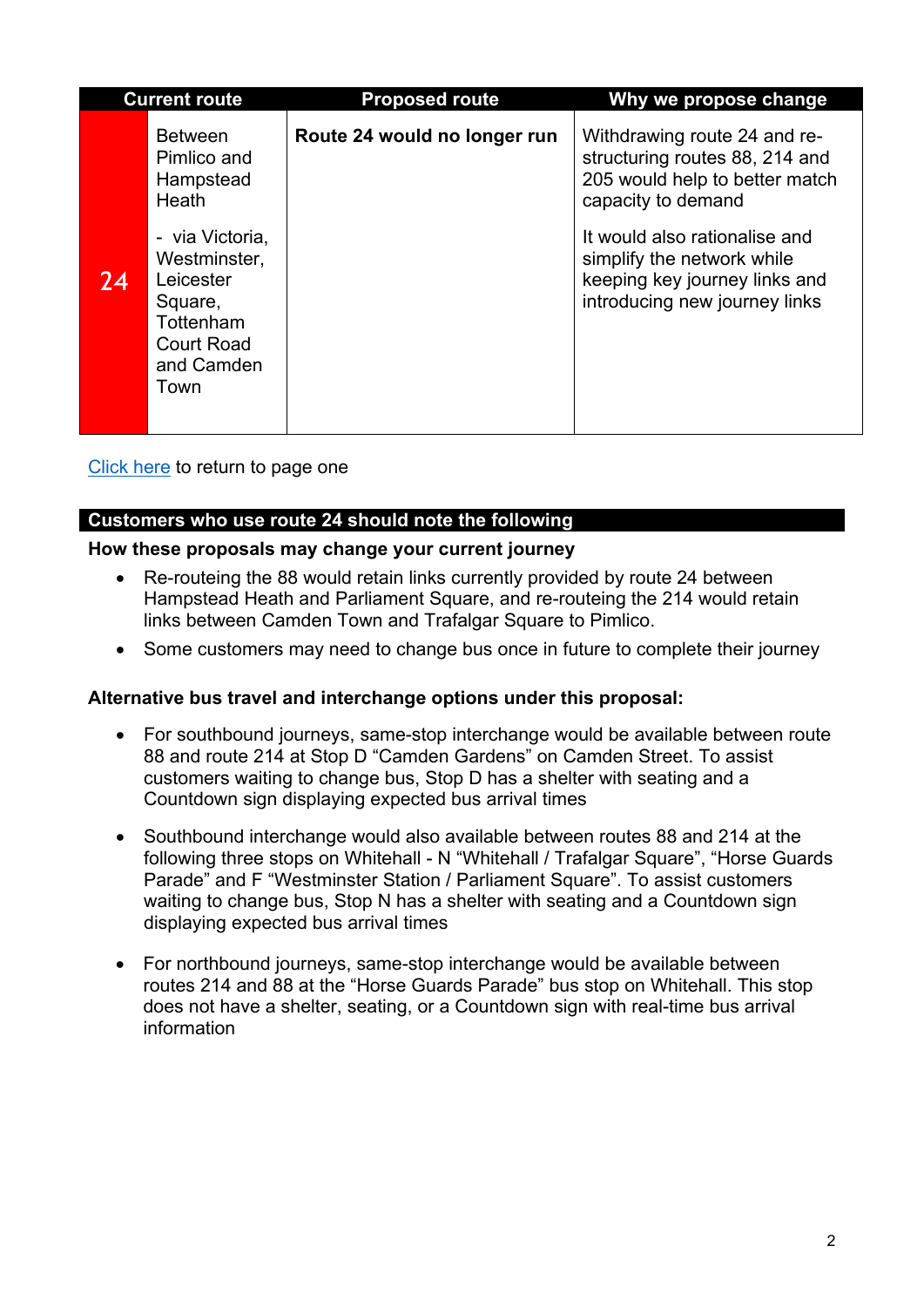<span id="page-2-0"></span>

| <b>Current route</b> |                                                                                                                                                                     | <b>Proposed route</b>                                                                              | Why we propose change                                                                                                                                                                  |
|----------------------|---------------------------------------------------------------------------------------------------------------------------------------------------------------------|----------------------------------------------------------------------------------------------------|----------------------------------------------------------------------------------------------------------------------------------------------------------------------------------------|
|                      | <b>Between</b><br><b>Parliament Hill</b><br>Fields and<br>Clapham<br>Common                                                                                         | Restructure the day service on<br>route 88 to run between<br>Hampstead Heath and Clapham<br>Common | Re-routeing the 88 would<br>replace links currently provided<br>by route 24 between Hampstead<br>Heath and Parliament Square if<br>it were to no longer run                            |
| 88                   | via Kentish<br>Town,<br>Camden<br>Town, Great<br>Portland<br>Street, Oxford<br>Circus,<br>Piccadilly<br>Circus,<br>Parliament<br>Square,<br>Vauxhall and<br>Clapham |                                                                                                    | It would also create new journey<br>links between the<br>Clapham/Stockwell/Vauxhall<br>areas and the Charing Cross<br>Road/Tottenham Court<br>Road/Chalk Farm/Hampstead<br>Heath areas |

[Click here](#page-3-0) to compare current and proposed stops on route 88 [Click here](#page-0-0) to return to page one

### **Customers who use route 88 should note the following**

#### **How these proposals may change your current journey**

- The restructured 88 would retain all existing links between Clapham Common and Trafalgar Square. Re-routeing the 214 would retain links currently provided by route 88 between Parliament Square and Parliament Hill Fields.
- Some customers may need to change bus once in future to complete their journey

#### **Alternative bus travel under this proposal:**

- For southbound journeys, same-stop interchange would be available between route 88 and route 214 at Camden Gardens/Stop D on Camden Street. To assist customers waiting to change bus, Stop D has a shelter with seating and a Countdown sign displaying expected bus arrival times
- Southbound interchange would also be available between routes 88 and 214 at the following three stops on Whitehall - N "Whitehall / Trafalgar Square", "Horse Guards Parade" and F "Westminster Station / Parliament Square". To assist customers waiting to change bus, Stop N has a shelter with seating and lighting, however it does not currently have a Countdown sign displaying expected bus arrival times
- For northbound journeys, same-stop interchange would be available between routes 214 and 88 at the "Horse Guards Parade" bus stop on Whitehall. This stop does not currently have a shelter, seating or a Countdown sign displaying expected bus arrival times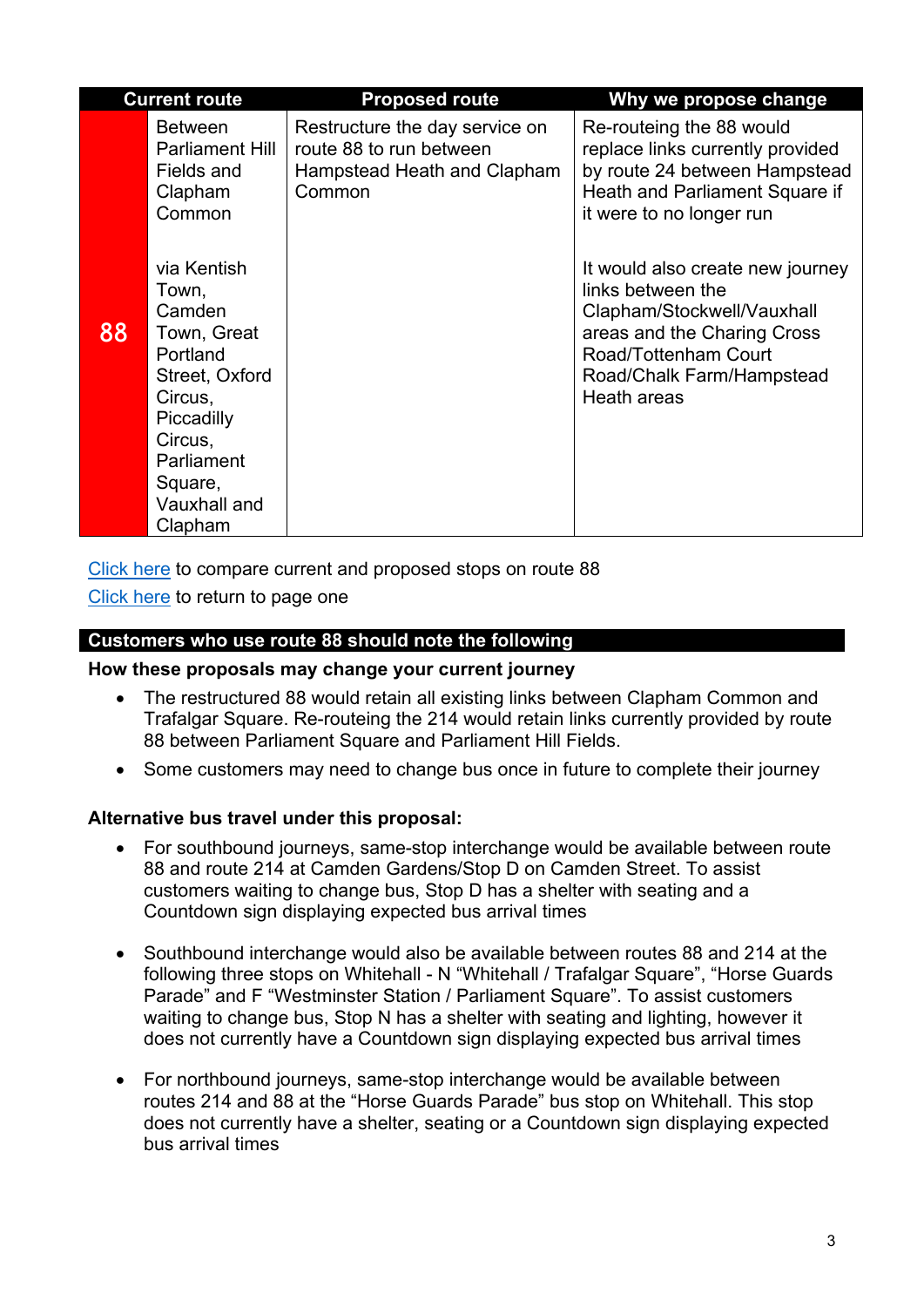The section of route 88 proposed for change is shown below.

Please note proposed stops are indicative for consultation purposes:

<span id="page-3-0"></span>

View the current 88 bus route in full on our website here: [tfl.gov.uk/bus/route/88](https://tfl.gov.uk/bus/route/88/) [Click](https://haveyoursay.tfl.gov.uk/busreview) here to return to our website and view consultation maps in the 'Documents' section [Click here](#page-0-1) to return to page one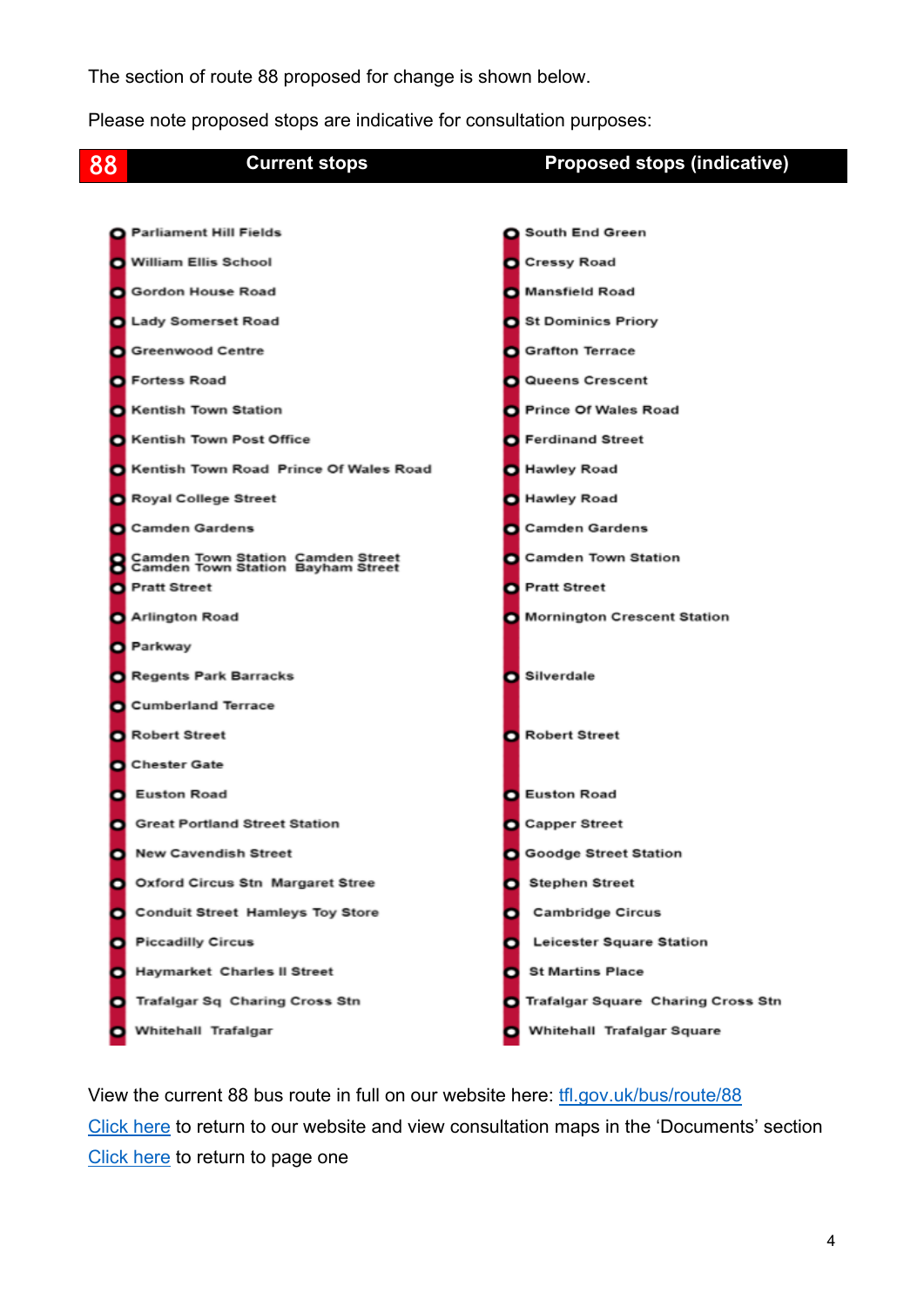<span id="page-4-0"></span>

| <b>Current route</b> |                                                                                                                                               | <b>Proposed route</b>                                                          | Why we propose change                                                                                                                                                                                                                                                                                                                                                                                                                                   |
|----------------------|-----------------------------------------------------------------------------------------------------------------------------------------------|--------------------------------------------------------------------------------|---------------------------------------------------------------------------------------------------------------------------------------------------------------------------------------------------------------------------------------------------------------------------------------------------------------------------------------------------------------------------------------------------------------------------------------------------------|
|                      | <b>Between</b><br>Paddington<br>and Bow                                                                                                       | Restructure route 205 to run<br>between Parliament Hill Fields<br>and Mile End | Re-routeing the 205 would help<br>to better match capacity to<br>demand                                                                                                                                                                                                                                                                                                                                                                                 |
| 205                  | Church<br>via<br>Marylebone,<br>Regent's Park,<br>Euston, King's<br>Cross, Angel<br>Islington,<br>Shoreditch,<br>Whitechapel,<br>and Mile End |                                                                                | It would also rationalise and<br>simplify the network on the<br>Euston Road corridor while<br>retaining key journey links<br>It would replace links currently<br>provided by route 214 between<br><b>Parliament Hill Fields and Old</b><br>Street if this route were to<br>change<br>It would also create new journey<br>links between the Mile<br>End/Whitechapel/Liverpool<br>Street areas and the Camden<br>Town/Kentish Town/Highgate<br>Road areas |

[Click here](#page-7-0) to compare current and proposed stops on route 205

[Click here](#page-0-0) to return to page one

# **Customers who use route 205 should note the following**

#### **How these proposals may change your current journey**

- Route 27 would continue to provide links between Paddington and Hampstead Road. Route 30 would continue to provide links between Baker Street and Angel, and route 25 would continue to provide links between Aldgate and Bow. Route 205 would retain all current links between St Pancras and Mile End.
- Some customers may need to change bus once in future to complete their journey
- Customers traveling between Mile End Old Street and Baker Street Paddington, would require two changes of bus, between routes 205, 30 and 27. Customers traveling between Bow Church - Mile End and Baker Street - Paddington would require three changes of bus, between routes 25, 205, 30 and 27

#### **Alternative bus travel under this proposal:**

- For westbound journeys, same-stop interchange would be available between routes 25 and 205 at 11 stops on Mile End Road, Whitechapel Road and Whitechapel High Street. All 11 stops have a shelter with seating and lighting. Six of the 11 stops have a Countdown sign fitted to provide real-time bus arrival information. Westbound bus stop locations with Countdown signs for interchange between routes 25 and 205 are set out below:
	- o Stop F "Regents Canal" on Mile End Road
	- o Stop F "Ocean Estate" on Mile End Road
	- o Stop G "Stepney Green Station" on Mile End Road
	- o Stop A "Whitechapel Station / Royal London Hospital" on Whitechapel Road
	- o Stop K "Altab Ali Park" on Whitechapel Road
	- o Stop J "Aldgate East Station" on Whitechapel High Street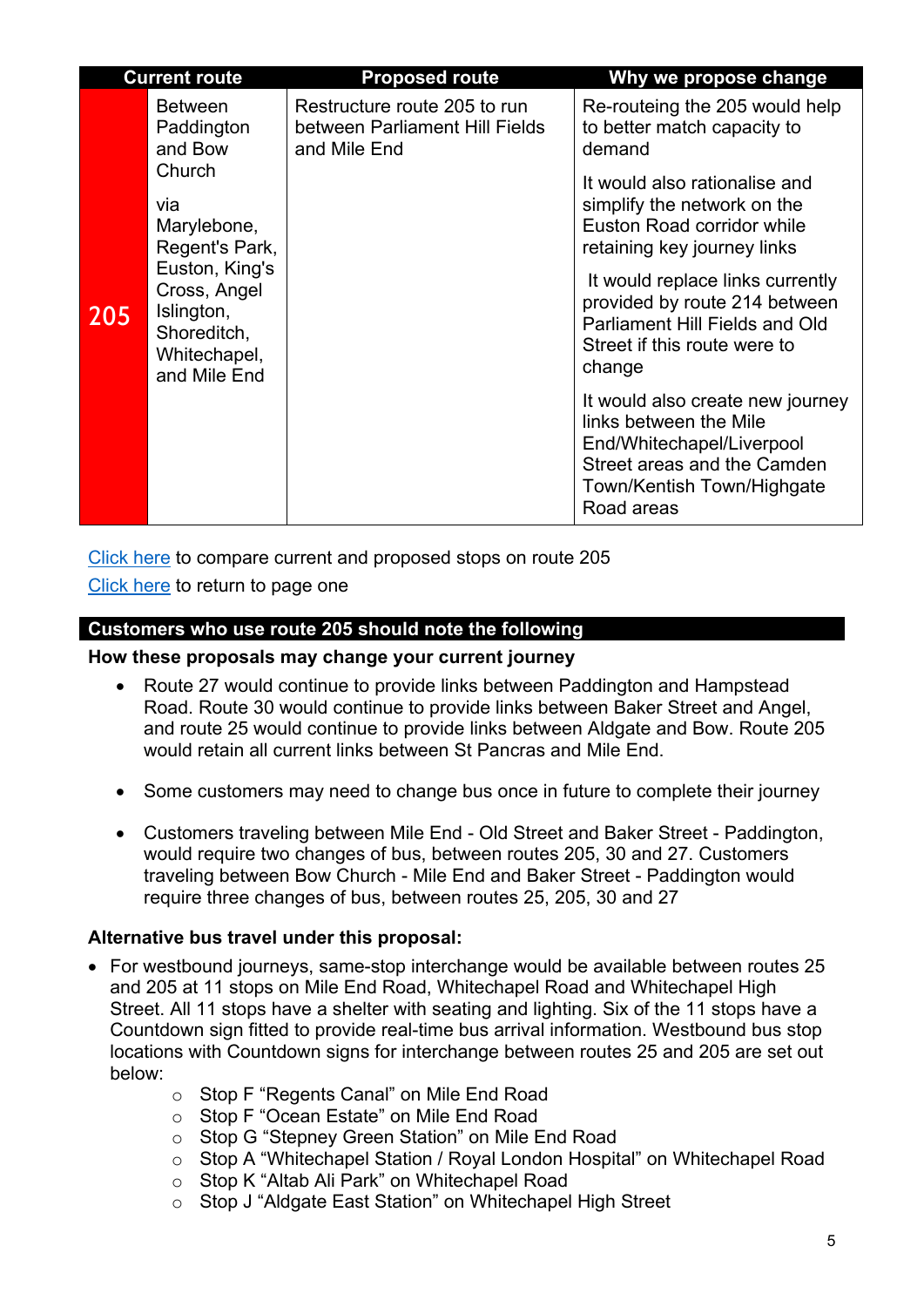- For westbound customers changing between routes 205 and 30, same-stop interchange would be available at four bus stops on Pentonville Road, all of which have a shelter with seating and lighting. Two of the five stops have a Countdown sign to provide real-time bus arrival information:
	- o Stop PN "Penton Street / Chapel Market" on Pentonville Road
	- o Stop X "King's Cross / Caledonian Road" on Pentonville Road
- For westbound customers changing between routes 30 and 27, same-stop interchange would be available at seven bus stops on Euston Road and Marylebone Road, all of which have a shelter with seating and lighting. Six of the seven stops have a Countdown sign to provide real-time bus arrival information:
	- o Stop V "Warren Street" / Tottenham Court Road" on Euston Road
	- o Stop G "Great Portland Street Station" on Marylebone Road
	- o Stop B "Regent's Park Station" on Marylebone Road
	- o Stop L "Harley Street" on Marylebone Road
	- o Stop E "Baker Street Station" on Marylebone Road
	- o Stop Z "Gloucester Place" on Marylebone Road
- Currently the last westbound stop for route 205 is Stop L "Cleveland Terrace" on Cleveland Terrace. Stop L is not served by route 27; however, the 27 serves Stop D "Paddington Station / Eastbourne Terrace" on Eastbourne Terrace which is approximately 95 metres from stop L. No roads would need to be crossed between the two stops.
- For eastbound journeys, same-stop interchange would be available between routes 205 and 25 at 10 stops on Whitechapel High Street, Whitechapel Road and Mile End Road. All 10 stops have a shelter with seating and lighting. Five of the 10 stops have a Countdown sign fitted to provide real-time bus arrival information. Eastbound bus stop locations with Countdown signs for interchange between routes 205 and 25 are set out below:
	- o Stop E "Aldgate East Station" on Whitechapel High Street
	- o Stop D "Altab Ali Park" on Whitechapel Road
	- o Stop J "The East London Mosque" on Whitechapel Road
	- o Stop B "Whitechapel Station / Royal London Hospital" on Whitechapel Road
	- o Stop B "Stepney Green Station" on Mile End Road
- For eastbound customers changing between routes 30 and 205, same-stop interchange would be available at four bus stops on Euston Road and Pentonville Road, all of which have a shelter with seating and lighting. One of the four stops has a Countdown sign to provide real-time bus arrival information:
	- o Stop E "King's Cross Station" on Euston Road
- For eastbound customers changing between routes 27 and 30, same-stop interchange would be available at five bus stops on Marylebone Road and Euston Road, all of which have a shelter with seating and lighting. Two of the five stops have a Countdown sign to provide real-time bus arrival information:
	- o Stop M "Harley Street" on Marylebone Road
	- o Stop A "Regent's Park Station" on Marylebone Road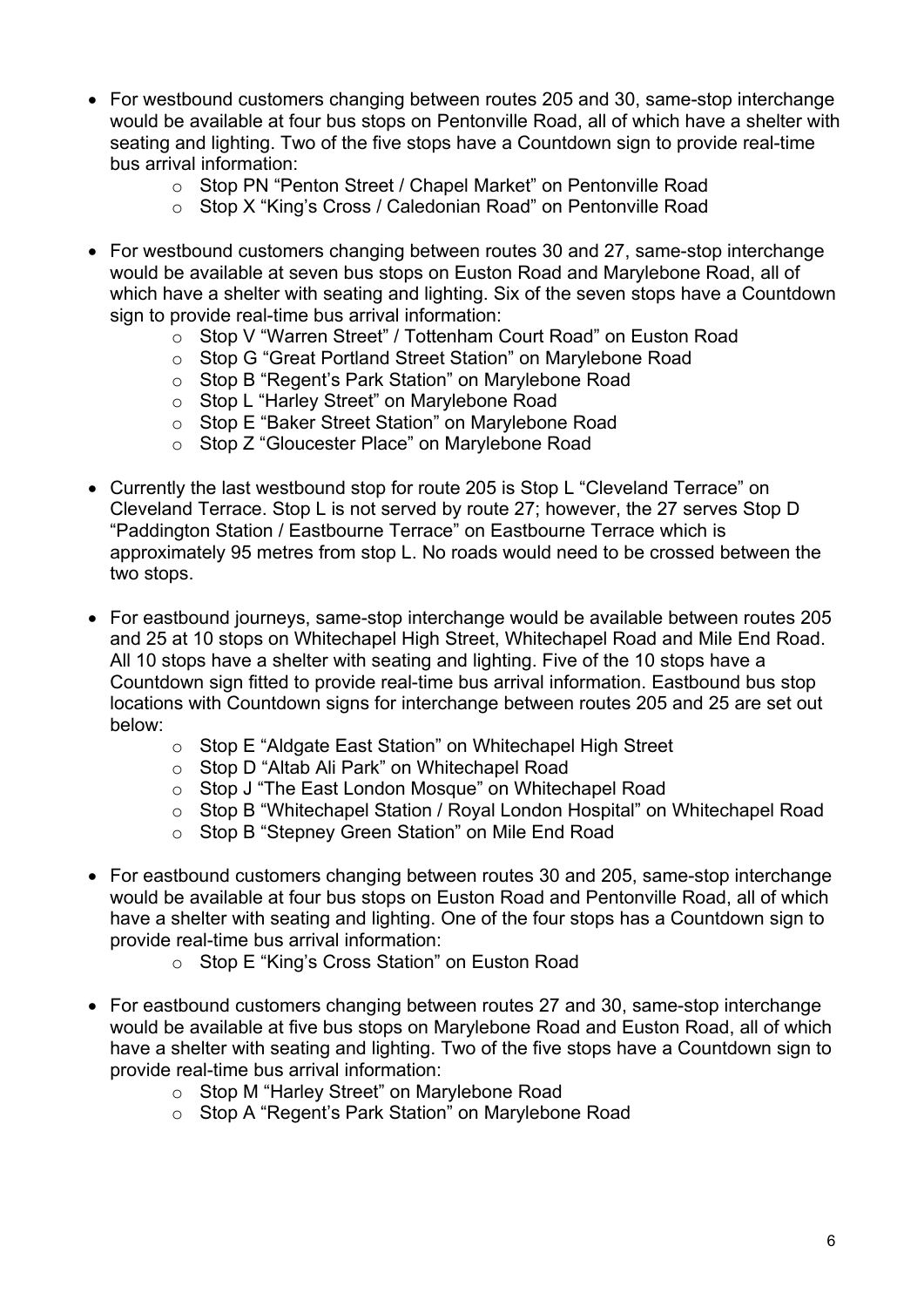Currently, the first eastbound stop for route 205 is Stop L "Cleveland Terrace" on Cleveland Terrace. Stop L is not served by route 27; however, the 27 serves Stop E "Paddington Station / Eastbourne Terrace" on Eastbourne Terrace. Stop E is approximately 185 metres from stop L via a signalised pedestrian crossing with tactile paving on Eastbourne Terrace. A canopy at Stop E provides some protection from inclement weather, and a bench provides seating for waiting customers. Subject to the outcome of consultation, the provision of publicity and signs at Stop L would help to show customers how to access the service at Stop E.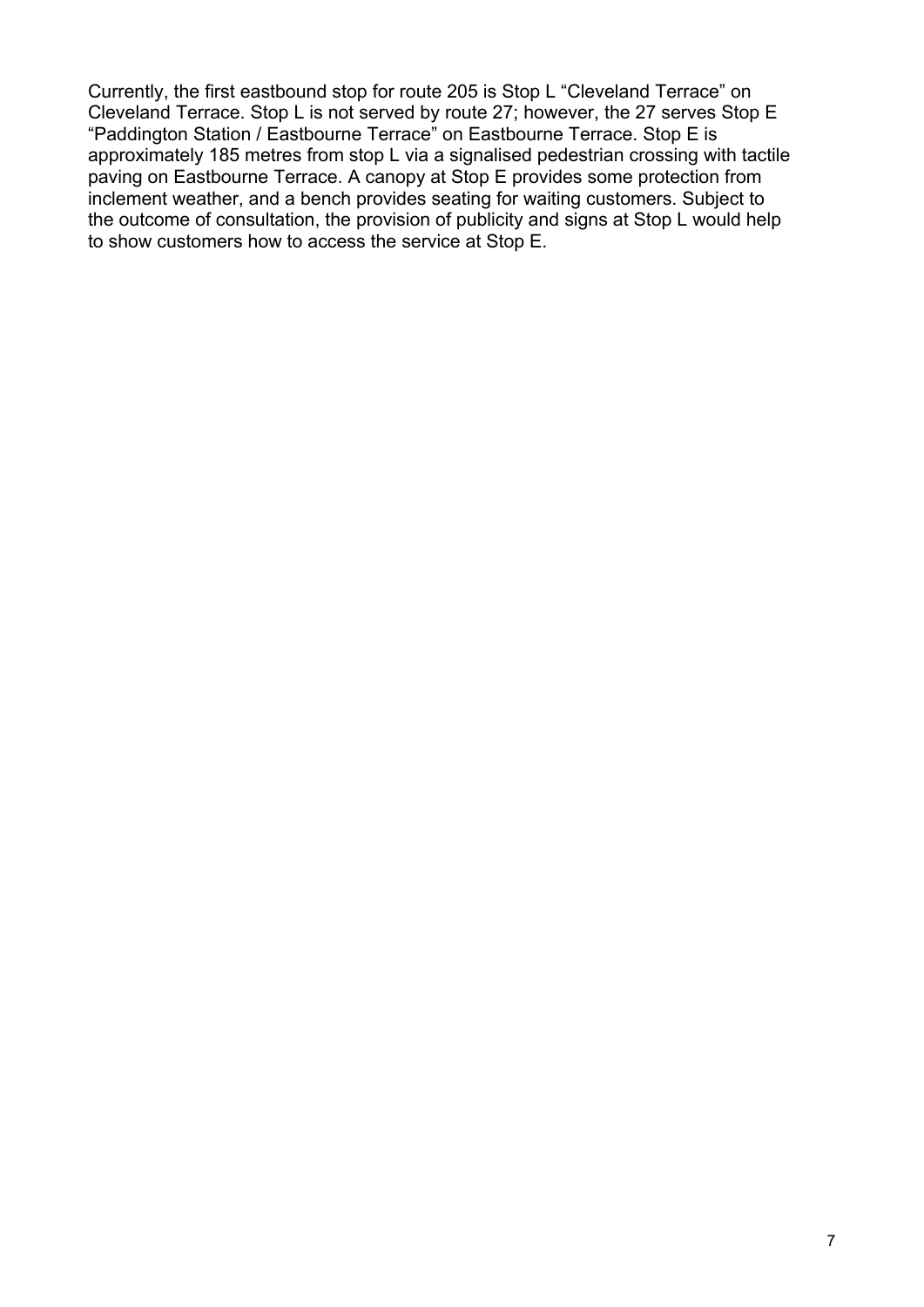The section of route 205 proposed for change **into central London** is shown below.

Please note proposed stops are indicative for consultation purposes:

<span id="page-7-0"></span>

View the current 205 bus route in full on our website here: [tfl.gov.uk/bus/route/205](https://tfl.gov.uk/bus/route/205/) [Click](https://haveyoursay.tfl.gov.uk/busreview) here to return to our website and view consultation maps in the 'Documents' section [Click here](#page-0-1) to return to page one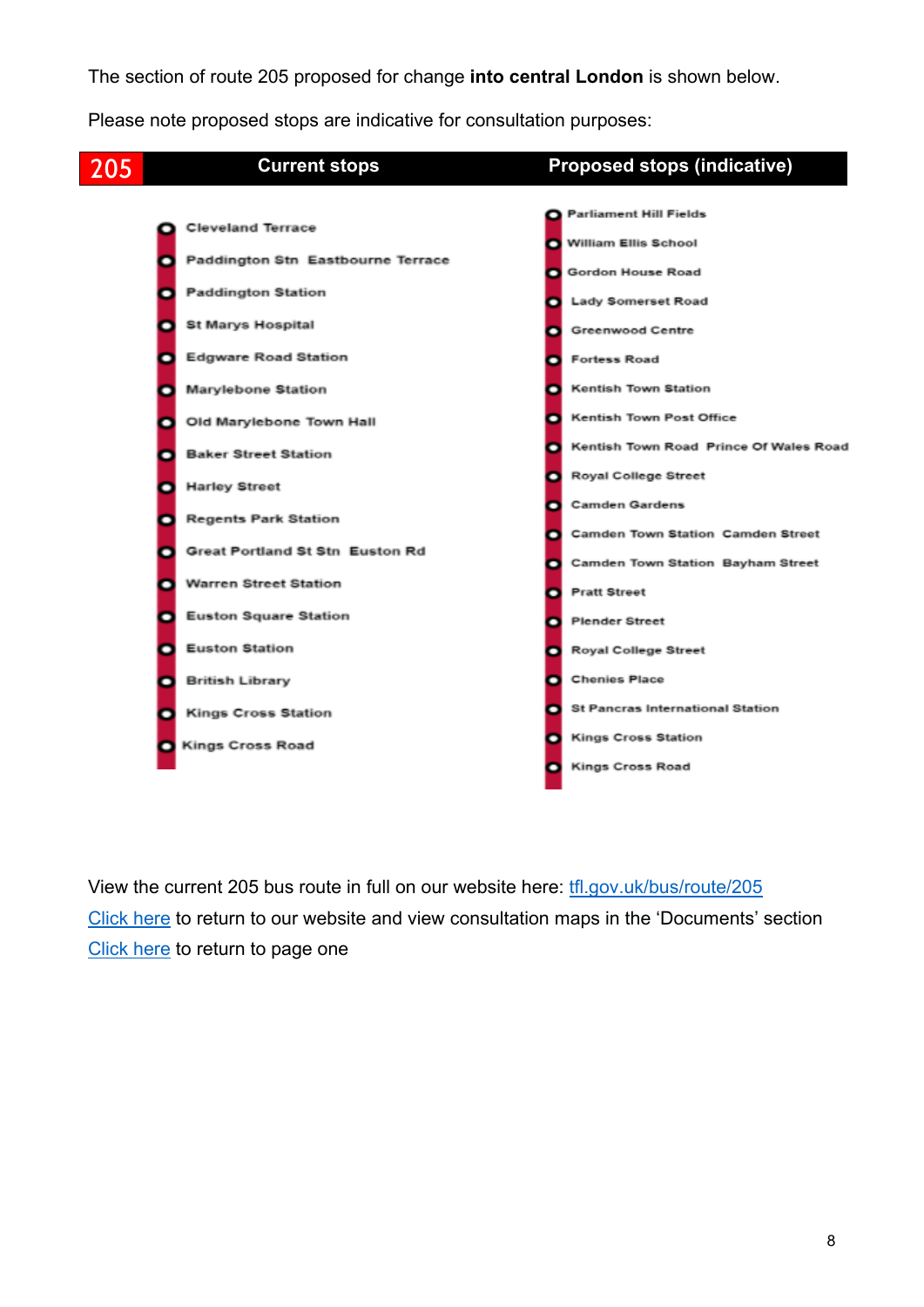The section of route 205 proposed for change in the **Mile End area** is shown below.

Please note proposed stops are indicative for consultation purposes:



View the current 205 bus route in full on our website here: [tfl.gov.uk/bus/route/205](https://tfl.gov.uk/bus/route/205/) [Click](https://haveyoursay.tfl.gov.uk/busreview) here to return to our website and view consultation maps in the 'Documents' section [Click here](#page-0-1) to return to page one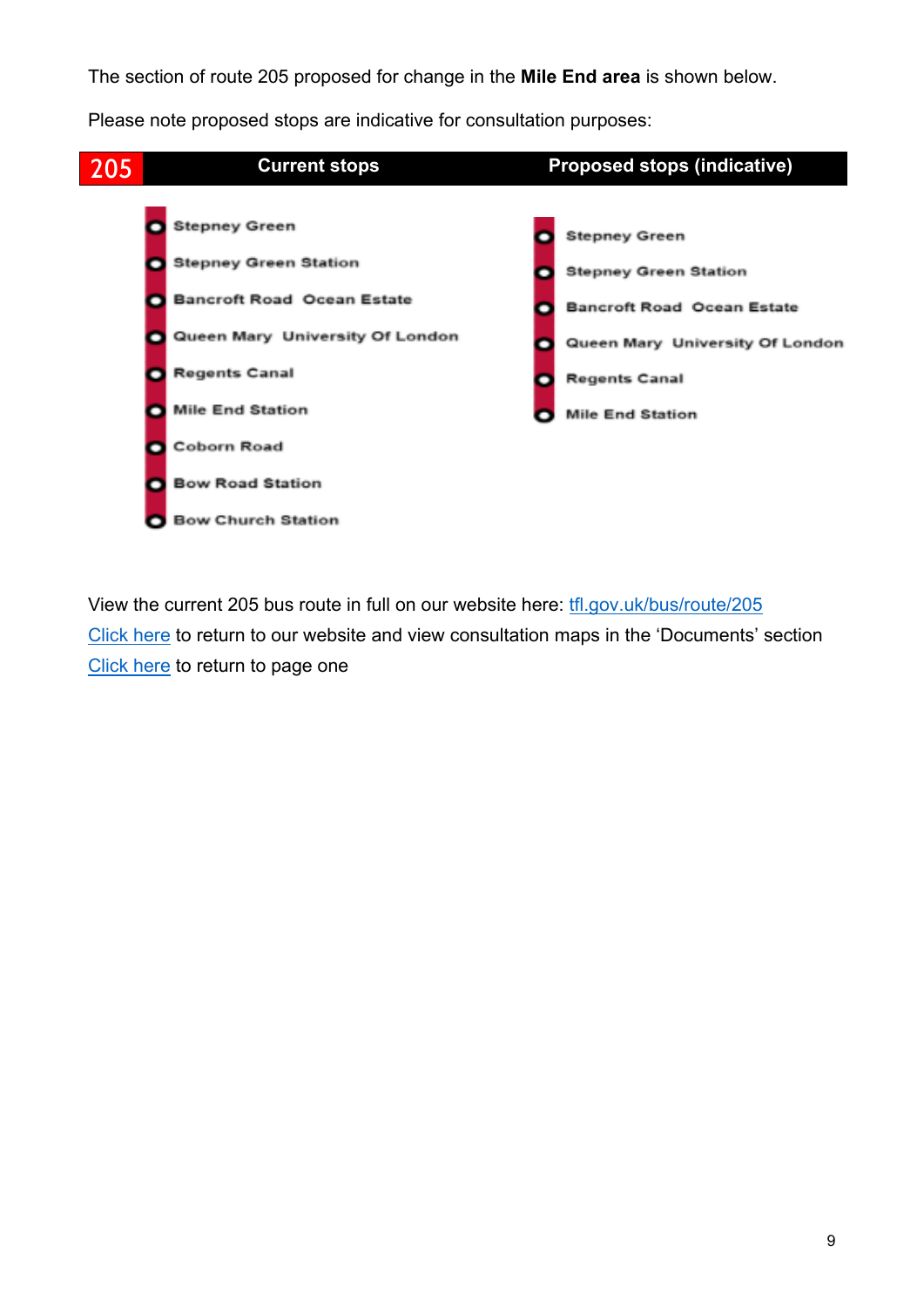<span id="page-9-0"></span>

| <b>Current route</b> |                                                                                                       | <b>Proposed route</b>                                                                      | Why we propose change                                                                                                                                                               |
|----------------------|-------------------------------------------------------------------------------------------------------|--------------------------------------------------------------------------------------------|-------------------------------------------------------------------------------------------------------------------------------------------------------------------------------------|
| 214                  | <b>Between</b><br>Highgate<br>Village and<br>Moorgate                                                 | Restructure the day service on<br>route 214 to run between<br>Highgate Village and Pimlico | Re-routeing the 214 would<br>replace links currently provided<br>by route 24 between Camden<br>Town and Trafalgar Square to<br>Pimlico if it were to no longer run                  |
|                      | via Kentish<br>Town,<br>Camden<br>Town, King's<br>Cross, Angel<br>Islington, and<br><b>Old Street</b> |                                                                                            | It would also replace links<br>currently provided by route 88<br>between Parliament Hill Fields<br>and Parliament Square, if this<br>were re-routed                                 |
|                      |                                                                                                       |                                                                                            | New links would be provided<br>between the Kentish Town/Great<br><b>Portland Street/Oxford</b><br><b>Street/Piccadilly Circus areas</b><br>and the Victoria Street/Pimlico<br>areas |

[Click here](#page-11-0) to compare current and proposed stops on route 214 [Click here](#page-0-0) to return to page one

# **Customers who use route 214 should note the following**

**How these proposals may change your current journey**

- A restructured 205 would retain all existing route 214 links between Highgate Road and Old Street
- Route 214 would continue to provide links between Highgate Village and Camden Town. Route 43 would retain links between Angel and Moorgate
- Some customers may need to change bus once in future to complete their journey
- Customers who travel between the Highgate Village area and Moorgate may need to change bus twice in the future, interchanging between routes 214, 205 and 43

# **Interchange options under this proposal:**

- For southbound journeys, same-stop interchange would be available between routes 214 and 205 at 13 stops between Highgate Road and Bayham Street
- To assist customers waiting to board, all 13 stops have a shelter with seating with the exception of three stops towards the south end of Highgate Road. Nine of the 13 stops have a Countdown sign displaying expected bus arrival times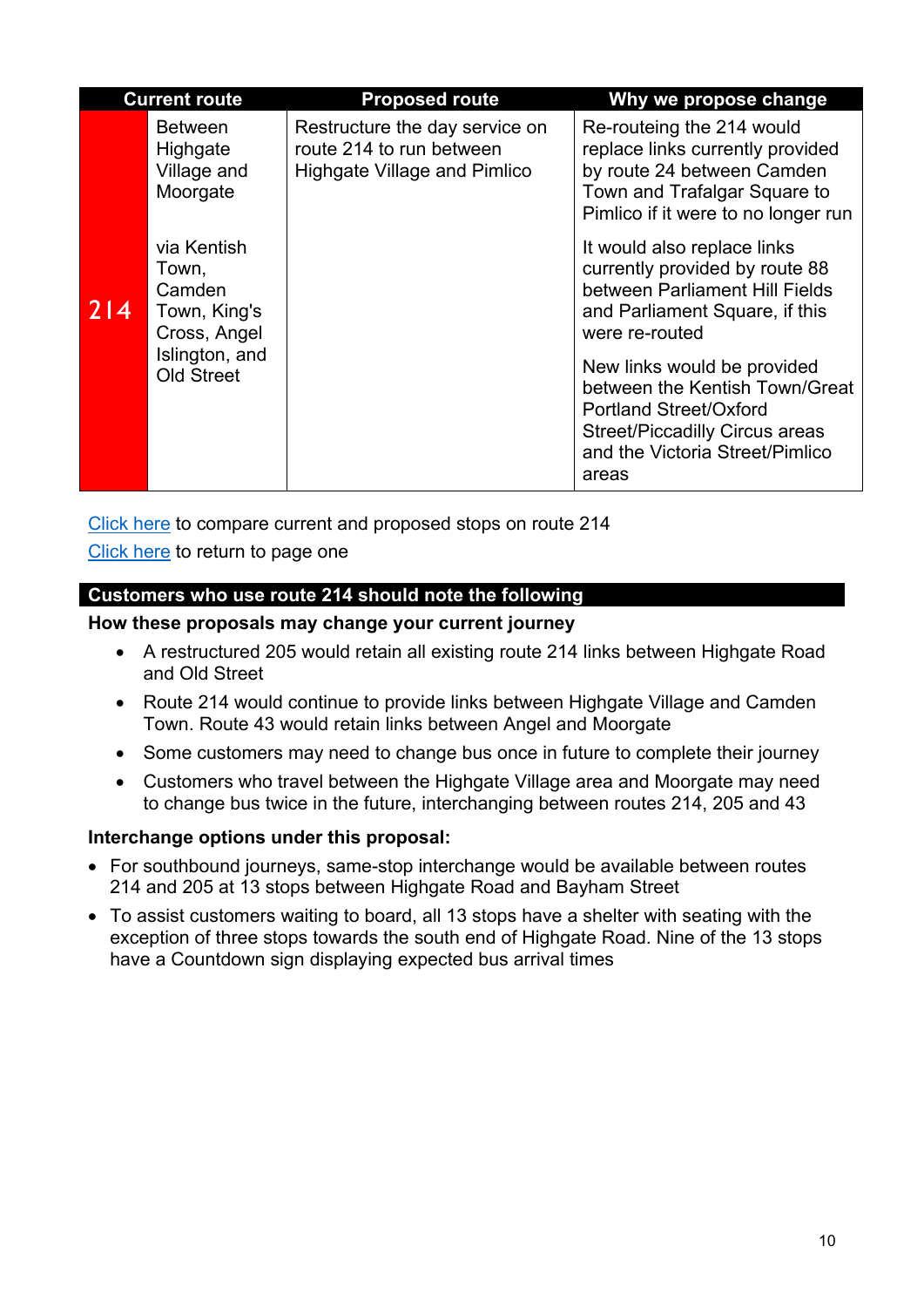- Southbound bus stop locations with Countdown signs for interchange between routes 214 and 205 are set out below:
	- o Stop GK "Parliament Hill Fields" on Highgate Road
	- o Stop GM "William Ellis School" on Highgate Road
	- o Stop GN "Gordon House Road" on Highgate Road
	- o Stop KB "Kentish Town Station" on Kentish Town Road
	- o Stop KC "Kentish Town Post Office" on Kentish Town Road
	- o Stop KD "Kentish Town Road / Camden Street" on Kentish Town Road
	- o Stop D "Camden Gardens" on Camden Street
	- o Stop R "Camden Town Station / Camden Street" on Camden Road
	- o Stop T "Camden Town Station / Bayham Street" on Bayham Street
- For southbound customers changing between routes 205 and 43, same-stop interchange would be available at five bus stops on City Road, all of which have a shelter with seating and lighting. Two of the five stops have a Countdown sign to provide real-time bus arrival information.:
	- o Stop H "Angel Islington / City Road" on City Road
	- o Stop C "Old Street Station" on City Road
- Currently the last southbound stop for route 214 is Stop H "Finsbury Square" in Finsbury Square. Stop H is not served by route 43; however, the 43 serves Stop K "Finsbury Square / Moorgate" on Finsbury Pavement which is approximately 180 metres from stop H.
- For northbound journeys, same-stop interchange would be available between routes 205 and 214 at 11 stops on Kentish Town Road and Highgate Road. All 11 stops have a shelter with seating with the exception of Stop GZ "Gordon House Road" on Highgate Road. Five of the 11 stops have a Countdown sign fitted to provide real-time bus arrival information. Northbound bus stop locations with Countdown signs for interchange between routes 205 and 214 are set out below:
	- o Stop L "Kentish Town Road" on Kentish Town Road
	- o Stop A "Hawley Road" on Kentish Town Road
	- o Stop KM "Prince of Wales Road" on Kentish Town Road
	- o Stop KF "Kentish Town Station" on Kentish Town Road
	- o Stop GE "Glenhurst Avenue / Lissenden Gardens" on Highgate Road
- For northbound customers changing between routes 43 and 205, same-stop interchange would be available at five bus stops on City Road, all of which have a shelter with seating and lighting (but currently no Countdown signs):
	- o Stop E "Old Street Roundabout" on City Road
	- o Stop P "Moorfields Eye Hospital" on City Road
	- o Stop Q "Windsor Terrace" on City Road
	- o Stop UW "Central Street" on City Road
	- o Stop J "Angel Islington" on City Road